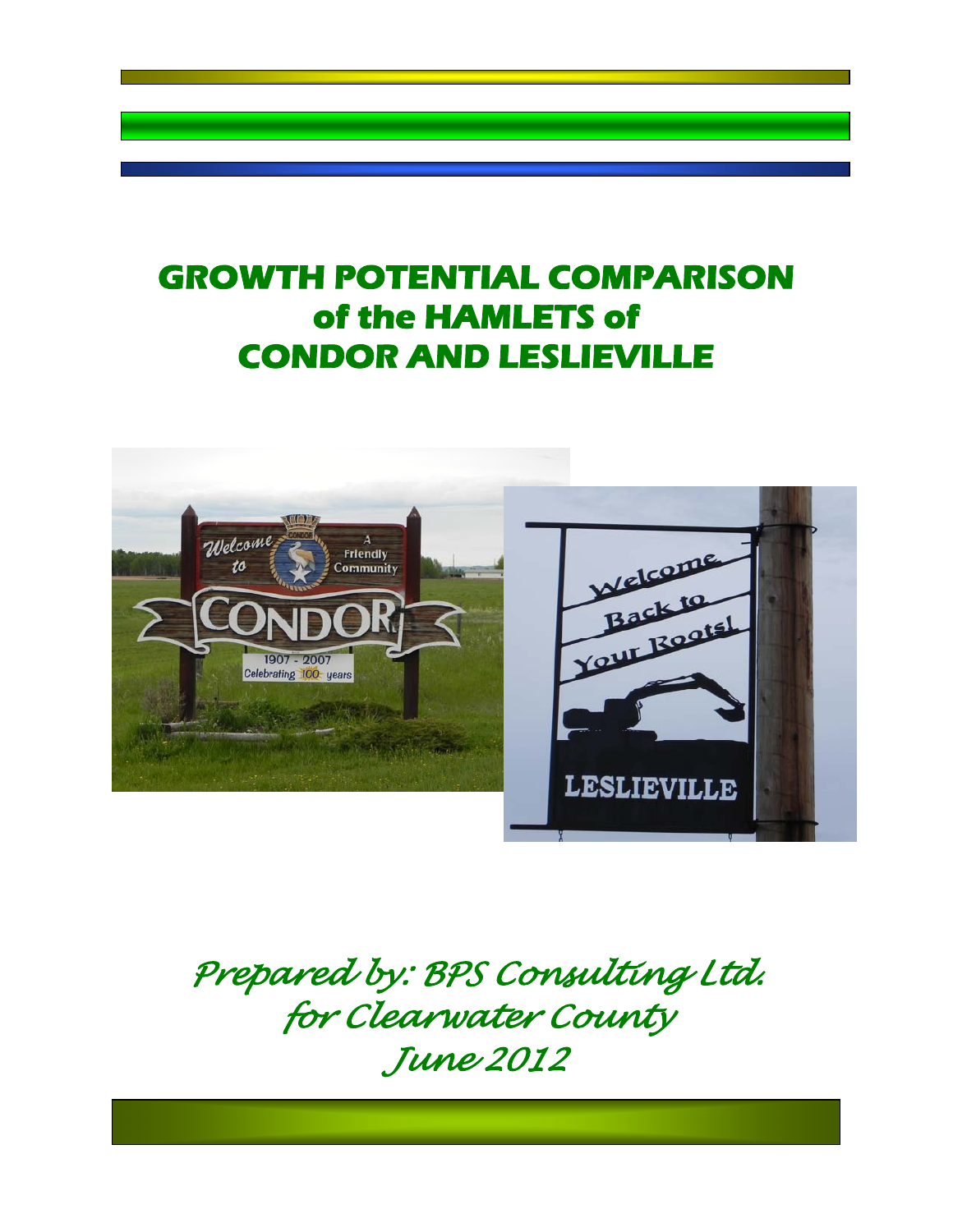## **GROWTH POTENTIAL COMPARISON of the HAMLETS of CONDOR AND LESLIEVILLE**

|         | <b>TABLE OF CONTENTS</b>          |                                                                                                                                                                                                 | Page |
|---------|-----------------------------------|-------------------------------------------------------------------------------------------------------------------------------------------------------------------------------------------------|------|
| 1.0     | 1.1<br>1.2<br>$\blacksquare$<br>٠ | <b>INTRODUCTION</b><br>Purpose<br><b>Related Reports</b><br>An Assessment of the Growth Potential of the Hamlet of Condor<br>An Assessment of the Growth Potential of the Hamlet of Leslieville |      |
| 2.0     | 2.1<br>2.2<br>2.3                 | COMPARISON of the GROWTH POTENTIALS<br><b>Factors Considered</b><br><b>Comparison of Growth Potential</b><br>Conclusion - Leslieville has greater growth potential                              |      |
| 3.0     |                                   | OTHER CONSIDERATIONS TO ADDRESS                                                                                                                                                                 |      |
|         | List of Tables                    |                                                                                                                                                                                                 |      |
| Table 1 |                                   | Growth Potential Comparison of Condor and Leslieville                                                                                                                                           |      |

# **Acknowledgements**

The preparation of this report was greatly assisted by the following:

- **EXEC** Clearwater County Department of Planning and Development
- **Clearwater County Department of Public Works**
- Clearwater County Department of Emergency Services
- **EXECLE**<br>Clearwater County Department of Community Services
- Red Deer County Department of Planning and Development Services
- **Rocky Mountain House Museum**
- **Town of Eckville Administration**
- **TOWN of Rocky Mountain House Department of Planning and Community Development.**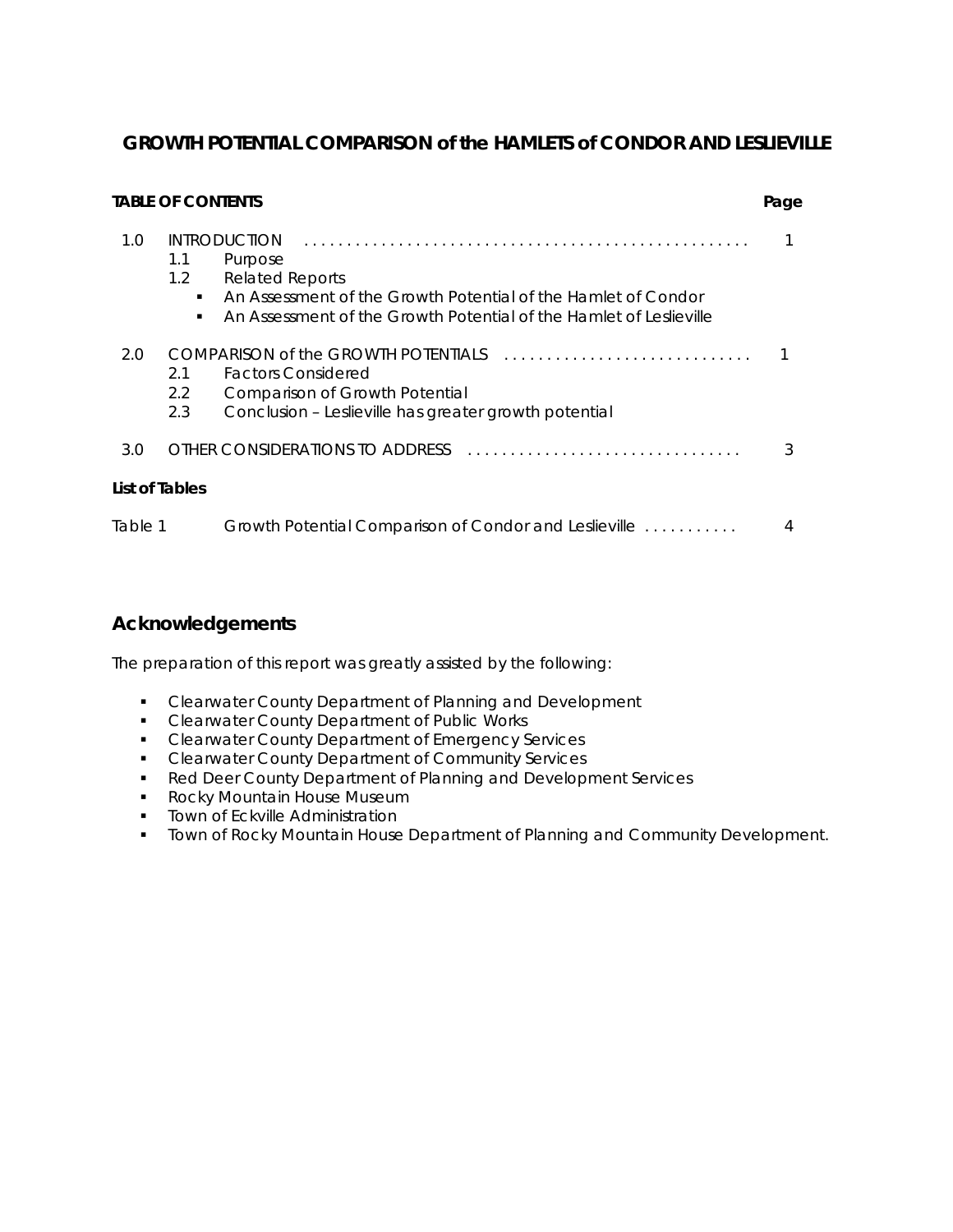# **GROWTH POTENTIAL COMPARISON of the HAMLETS of CONDOR AND LESLIEVILLE**

## **1.0 INTRODUCTION**

#### **1.1 Purpose**

The purpose of this report is to compare the growth potential of the Hamlet of Condor and the Hamlet of Leslieville, and then assess which of the two hamlets demonstrates the better suitability for growth.

### **1.2 Related Reports**

In order to compare the growth potential of Condor and Leslieville, two reports were also prepared. These are:

- An Assessment of the Growth Potential of the Hamlet of Condor
- An Assessment of the Growth Potential of the Hamlet of Leslieville.

These reports, prepared for Clearwater County, examined of a series of development and growth potential factors related to the Hamlet of Condor and the Hamlet of Leslieville. The factors are identified in Section 2.1 below.

#### **2.0 COMPARISON of the GROWTH POTENTIALS**

#### **2.1 Factors Considered**

As indicated in Section 1.2 above the growth potential factors considered in were:

- **I** location
- **access**
- **history**
- **I** landscapes
- **natural amenities**
- **propulation growth**
- **development activity**
- **F** residential land uses
- **business land uses**
- **•** education facilities
- **•** cultural facilities
- infrastructure including roads, sidewalks, water, wastewater, solid waste, and
- **If** land potentially available for development.

These parts also identified some of the impacts on services, facilities and infrastructure if growth occurs.

#### **2.2 Comparison of Growth Potential**

The assessment of growth potential for each of Condor and Leslieville from the two initial reports are transferred into Table 1 in a format that presents a comparison of Condor's weaknesses (or challenges) and strengths (opportunities) with those of Leslieville. This format assists in assessing which hamlet has an advantage over the other hamlet for most factors (see last column of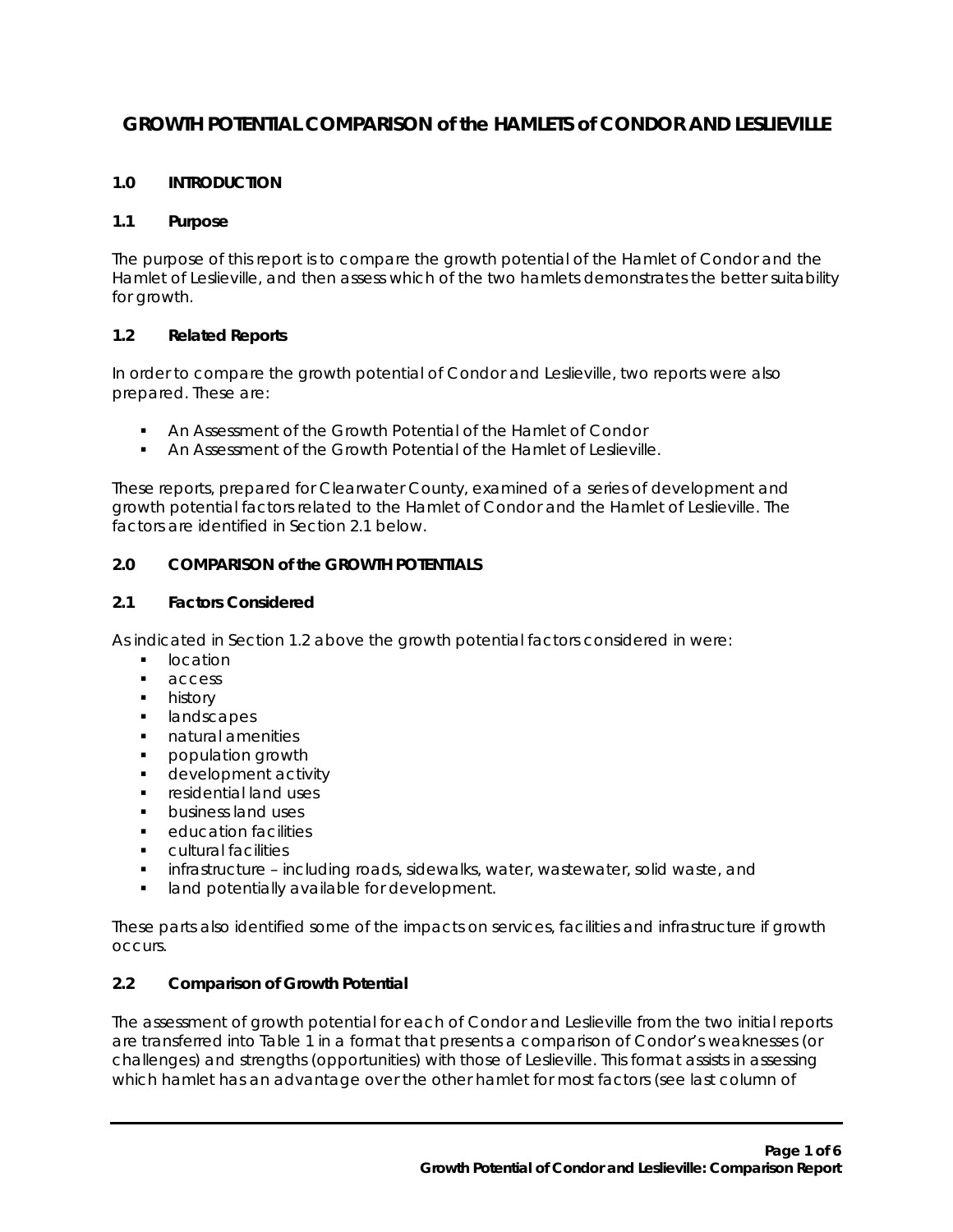Table 1). For a number of factors neither hamlet has an advantage (i.e. police services, ambulance services, groundwater availability, access to secondary school).

As listed below, from the assessed advantages in Table 1, Leslieville has considerably more advantages than Condor.

#### Leslieville's Advantages<br>
Condor's Advantages

- 1. Natural amenities 1. Highway access
- 
- 
- 
- 5. Cultural facilities and services
- 6. Fire protection
- 7. Wastewater system
- 8. Stormwater run-off
- 9. Potential land for development
- 10. Land already designated for residential expansion

The more significant and very important of Leslieville's advantages are:

- natural amenities very attractive community site
- **F** residential land uses broader mix, more newer
- presence of a number of local businesses (and jobs) grocery store and gas bar, etc.
- wastewater system potential current facility has some room for expansion
- potential land for development good site features with little or no geotechnical problems
- **If** land already designated for residential expansion.

As listed below, Condor has more challenges (disadvantages) for growth than does Leslieville.

#### Leslieville's Challenges Condor's Challenges

- 1. More distant from Highway 11 1. High water table
- 2. Rail crossing/train noise 2. Stormwater management
- 3. Secondary school more distant 3. Few visual amenities

- 
- 
- 4. No commercial sector/no convenience store
- 5. Lagoon use is at capacity
- 6. Less housing variety

For Condor, the high water table and stormwater management issues are significant growth development challenges.

#### **2.3 Conclusion – Leslieville has greater growth potential**

When comparing Leslieville's more extensive list of growth advantages and opportunities to Condor's, and Condor's longer list of growth factor disadvantages, some of which are major challenges to growth and development, it is clear that Leslieville has significantly more growth potential than Condor.

For Leslieville, infill but likely privately serviced country residential development, could take place on parcels currently used as a berry farm and pasture lands within the Lasthill Creek Valley. Potential preferred locations for serviced hamlet residential parcels, and possibly a manufactured home park, are the SW 25 and NE 26; 39-5-W5.

- 
- 
- 2. Residential land uses 2. Absence of a railroad open space potential
- 3. Business and uses 3. Primary school facility
- 4. Recreation facilities 4. Nearness to waste transfer station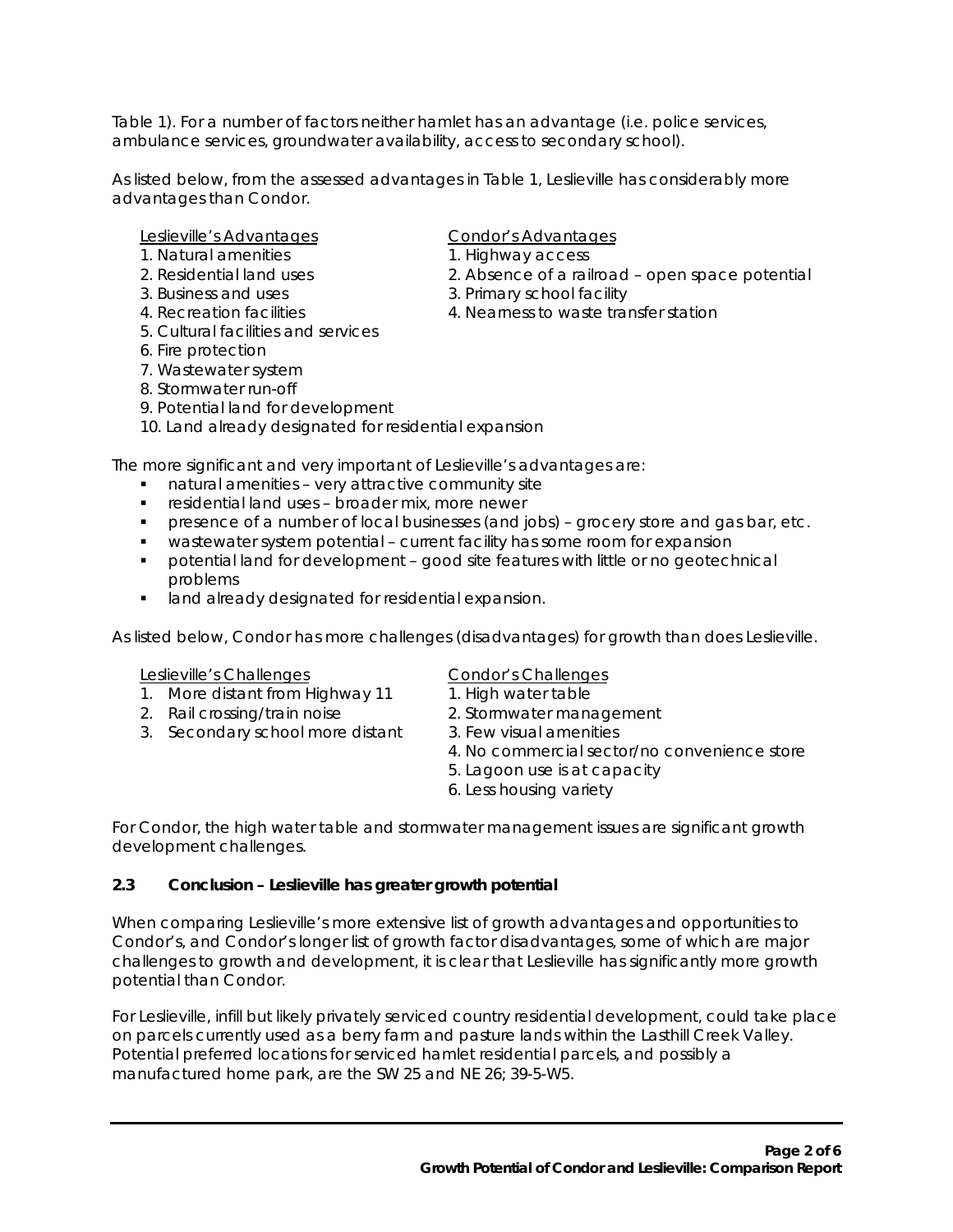## **3.0 OTHER CONSIDERATIONS TO ADDRESS**

The series of hamlet growth assessment reports is likely the first step in Clearwater County's consideration of which of Leslieville or Condor to promote as the primary growth hamlet east of Rocky Mountain House.

While this summary Growth comparison Report clearly favors Leslieville as the primary growth hamlet, it is noted that the reports basically applied a first level assessment of factors relevant to the growth potential of any hamlet or small urban community.

Other considerations and assessments are important, such as:

- Local attitudes to hamlet growth (residential and support businesses and services)
- The willingness of the owner(s) of prospective expansion lands to have their land developed for hamlet uses
- The ability of the owner(s) of prospective expansion lands to undertake development
- A market analysis what is the demand for hamlet parcels (likely fully serviced) in the area between Eckville and Rocky Mountain House
- Development costs roads, wastewater services and upgrade/expansion to the present system, possibly a communal water services, recreation and cultural facility improvements and other hamlet upgrades.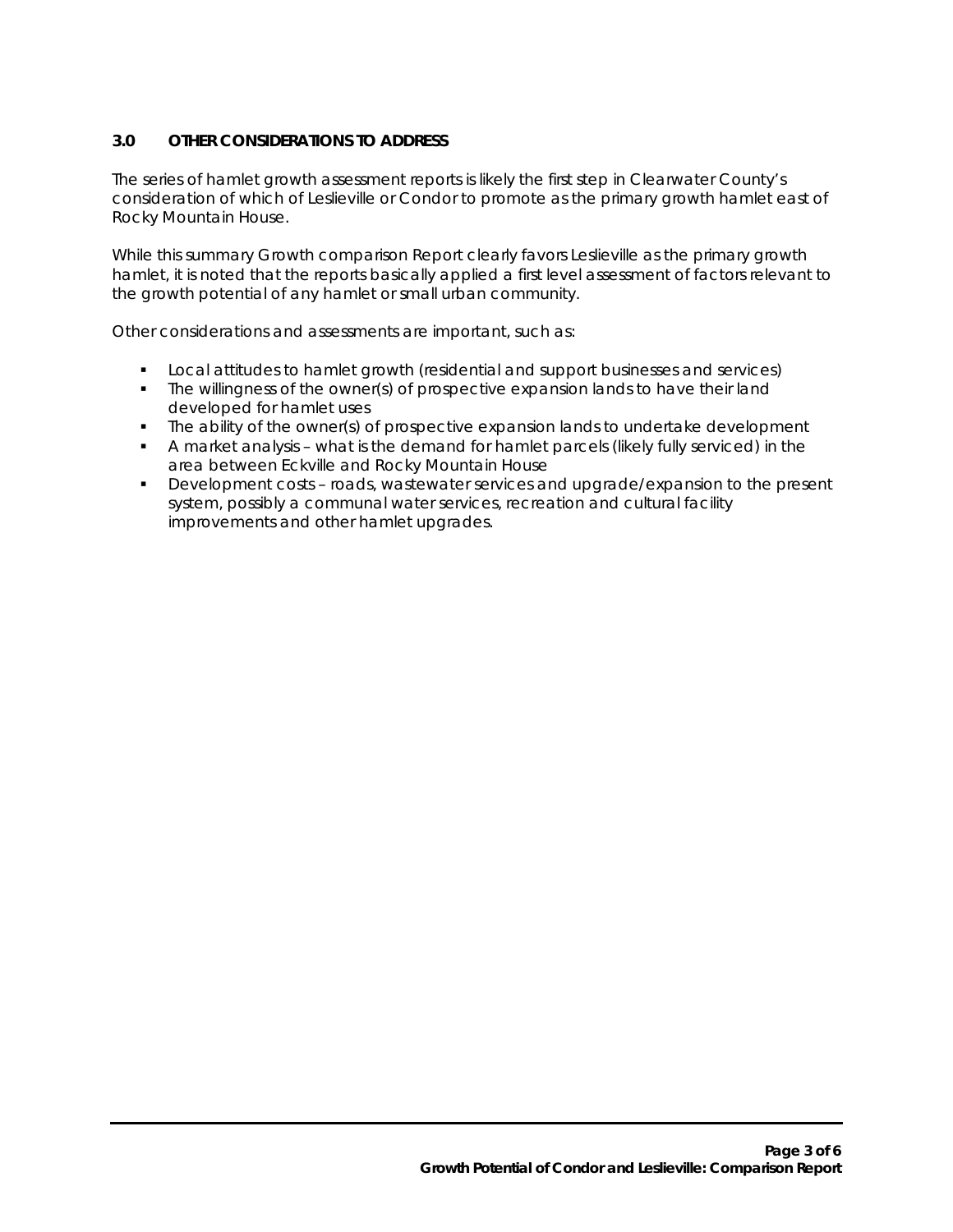### **Table 1 GROWTH POTENTIAL COMPARISON OF CONDOR AND LESLIEVILLE**

|                                                                                                                  | Condor                                        | Factor                           | Leslieville                                                                   |                                                                         |             |
|------------------------------------------------------------------------------------------------------------------|-----------------------------------------------|----------------------------------|-------------------------------------------------------------------------------|-------------------------------------------------------------------------|-------------|
| <b>Strengths/Opportunities</b>                                                                                   | <b>Weaknesses/Challenges</b>                  |                                  | <b>Strengths/Opportunities</b>                                                | Weaknesses/Challenges                                                   | Advantage   |
| Paved access road<br>Less than 0.8 km (0.5 miles)<br>from Hwy 11                                                 |                                               | Highway<br><b>Access</b>         | Two paved secondary<br>roads                                                  | 7.25 km (4.5 m miles) north of<br>Hwy 11                                | Condor      |
| Abandoned - opportunity<br>for open space or<br>residential lots                                                 |                                               | Railroad                         | Still active                                                                  | Just north of main developed<br>area<br>Noise and traffic safety issues | Condor      |
| Farmland, some trees                                                                                             | Few visual amenities (flat,<br>open farmland) | <b>Natural</b><br>amenities      | Rolling topography<br>Scenic creek valley<br>Wetlands/lake                    | Difficult access from some<br>steep hills                               | Leslieville |
| Hamlet residential areas                                                                                         | Some older homes in<br>poorer condition       | <b>Residential</b><br>land uses  | Hamlet residential area<br>Country residential area<br>Small seniors facility | Some older homes in poorer<br>condition                                 | Leslieville |
|                                                                                                                  | No convenience stores for<br>even basic needs | <b>Business land</b><br>uses     | Grocery store and gas bar<br>Others, some new                                 | Question of sufficiency of<br>traffic                                   | Leslieville |
| Located in the hamlet<br>ECS to Grade 7<br>Increased enrollment<br>since 2005/6<br>Room for 22% more<br>students |                                               | Primary<br>Education<br>facility | Located in the hamlet<br>ECS to Grade 7<br>Room for 45 - 50% more<br>students | Declining enrollment since<br>2005/6                                    | Condor      |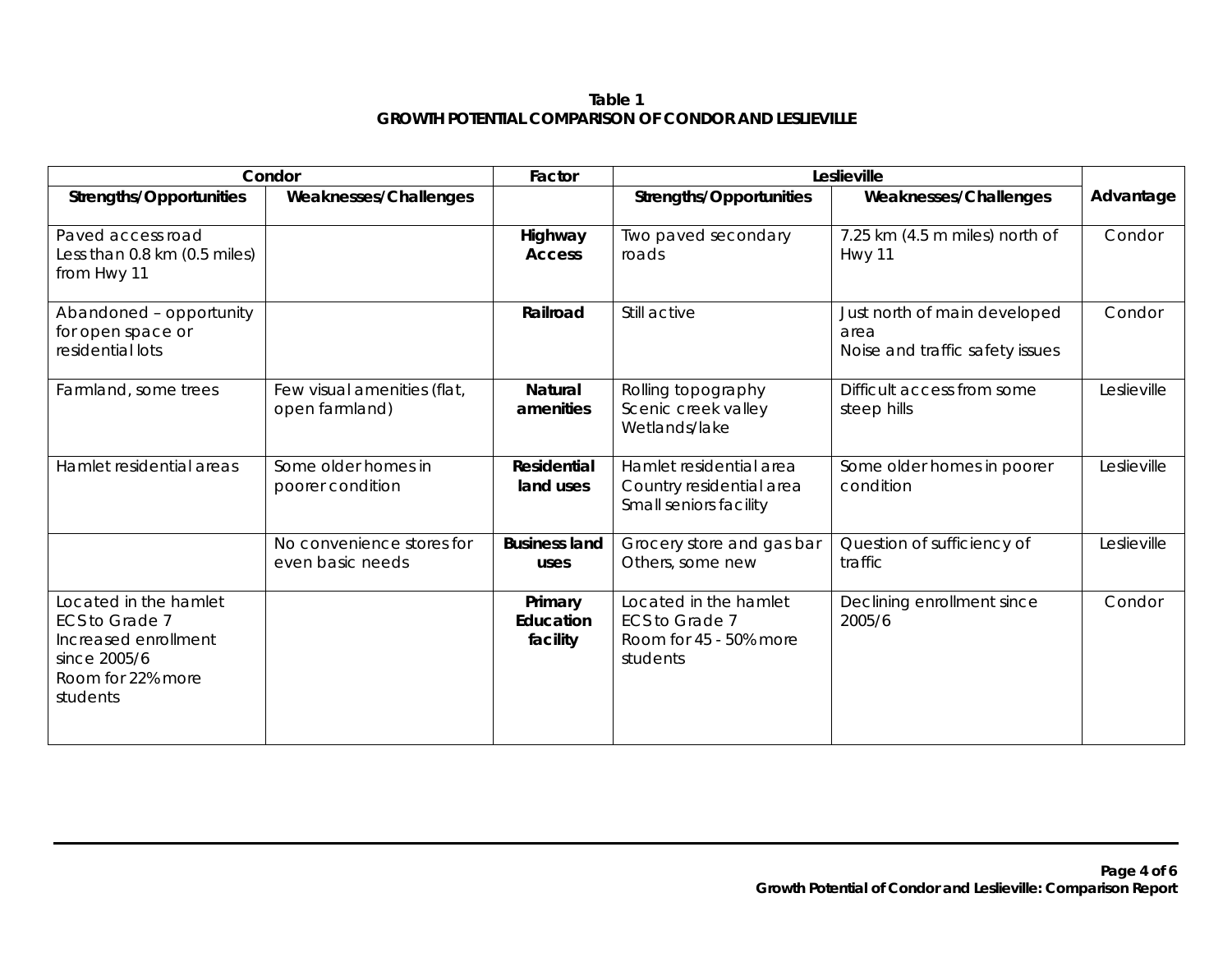|                                                                                                                                                                                 | Condor                                                                                        | Factor                                 | Leslieville                                                                                                                                              |                                                                                                   |                |
|---------------------------------------------------------------------------------------------------------------------------------------------------------------------------------|-----------------------------------------------------------------------------------------------|----------------------------------------|----------------------------------------------------------------------------------------------------------------------------------------------------------|---------------------------------------------------------------------------------------------------|----------------|
| <b>Strengths/Opportunities</b>                                                                                                                                                  | Weaknesses/Challenges                                                                         |                                        | <b>Strengths/Opportunities</b>                                                                                                                           | Weaknesses/Challenges                                                                             | Advantage      |
| Very close by - 2 km (1.3<br>miles) west<br>Room for 30% more<br>students                                                                                                       | Declining enrollment since<br>2001/2                                                          | Secondary<br>Education<br>facility     | Close to the hamlet<br>Room for 30% more<br>students                                                                                                     | About 9.25 km (5.8 miles) away<br>Declining enrollment since<br>2001/2                            | Neither        |
| Varity of facilities - 4<br>outdoor basketball nets;<br>Outdoor skating rink (with<br>heated change shack);<br>2 playgrounds; Ball<br>diamond with bleachers;<br>Multiuse pitch | Number of facilities require<br>upgrading                                                     | Recreation<br>facilities               | Variety of facilities include:<br>multi use outdoor pitch;<br>playground and swing set;<br>outdoor skating rink;<br>basketball nets: ball<br>diamonds.   | Number of facilities require<br>upgrading                                                         | Leslieville    |
| Facilities include:<br>Community Hall<br>Services include: Parkland<br>Regional Library services                                                                                | Limited within the<br>community<br>Declining volunteerism<br>Community hall needs<br>upgrades | Cultural<br>facilities and<br>services | Facilities include:<br>Community Hall, Legion<br>Hall and cemetery nearby<br>Services include: Parkland<br>Regional Library services<br>and Seniors Club | Limited within the community<br>Declining volunteerism<br>Limited parking for community<br>centre | Leslieville    |
| Fire hall within the hamlet<br>15 person volunteer fire<br>department                                                                                                           | Limited range of fire fighting<br>equipment<br>Potential need for larger fire<br>hall         | Fire<br>Protection<br><b>Services</b>  | Fire hall within the hamlet<br>20 person volunteer fire<br>department<br>Range of fire fighting<br>equipment                                             | Potential need for larger fire<br>hall                                                            | Leslieville    |
| Are available                                                                                                                                                                   | Provided by Alberta Health<br>Services - varying response<br>times                            | Ambulance<br><b>Services</b>           | Are available                                                                                                                                            | Provided by Alberta Health<br>Services - varying response<br>times                                | <b>Neither</b> |
| Provided by RCMP<br>(County contract)                                                                                                                                           | No local office - response<br>from a variety of centres                                       | Police<br><b>Services</b>              | Provided by RCMP<br>(County contract)                                                                                                                    | No local office - response from<br>a variety of centres                                           | <b>Neither</b> |